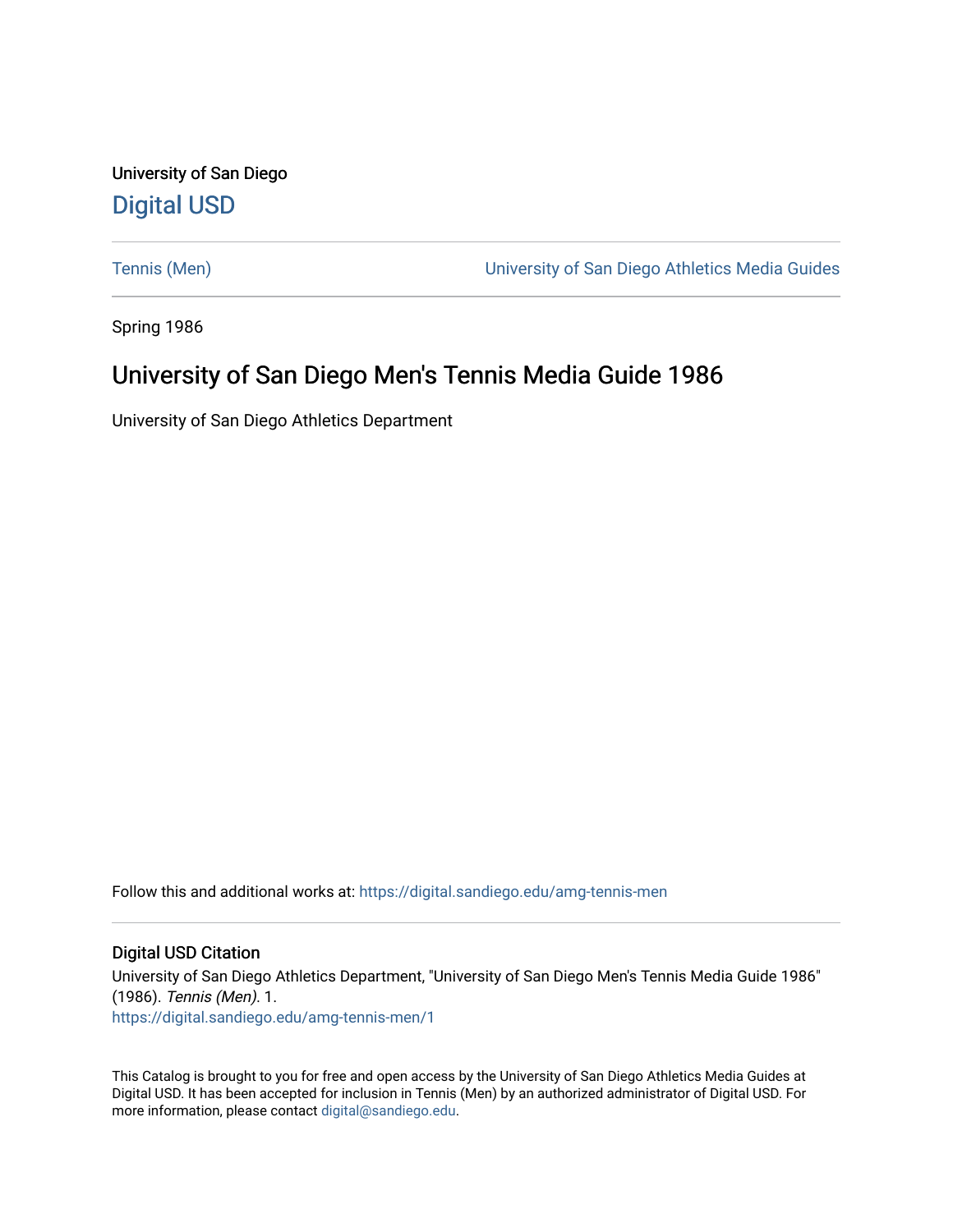

**Alejandro Ramos** 



**Jim McNamee** 



Scott Patridge



**David Stewart** 

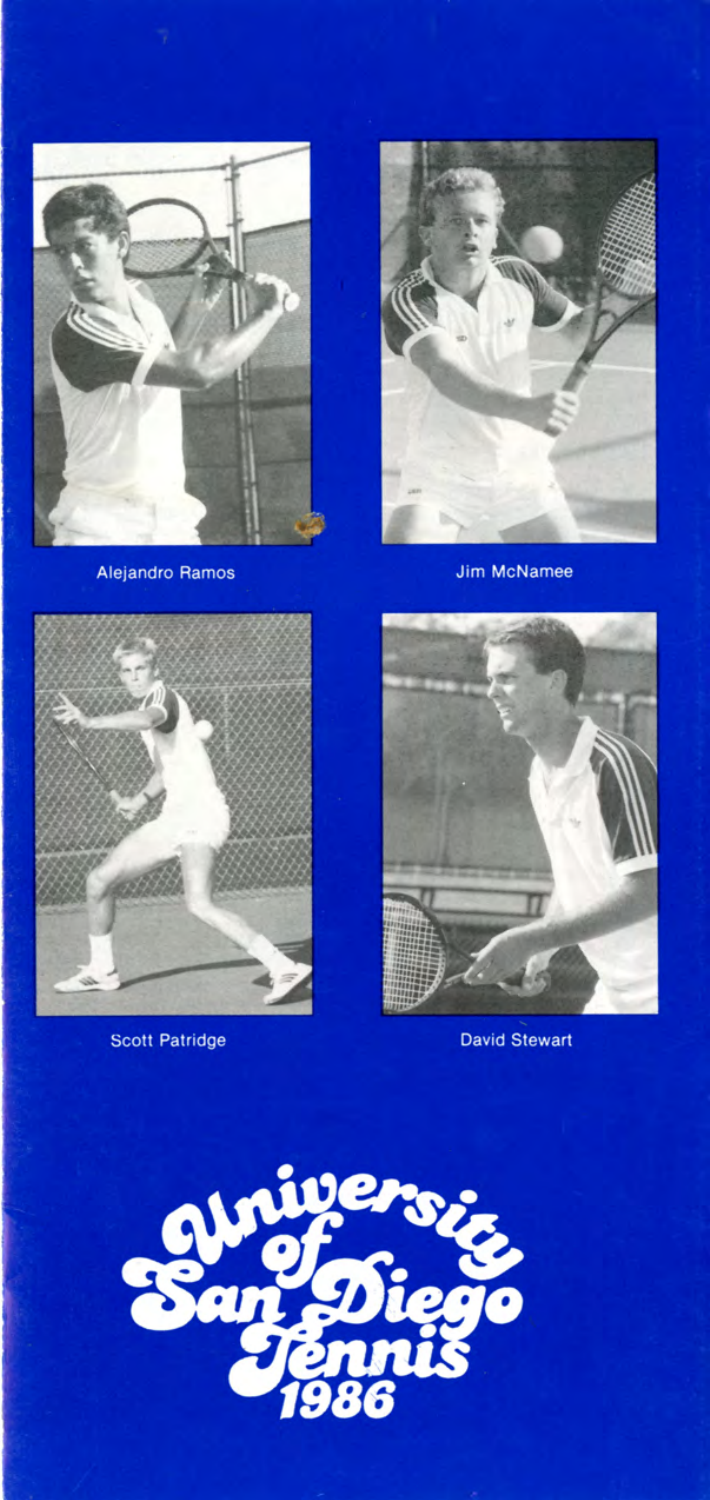

**Front row:** Takeshi Omono, Rick Matheson, Matt McMahon, Jim McNamee, David Stewart, Alejandro Ramos, Peter Charlton

Back row: Ass't. Coach Kevin Platt, Scott Patridge, Curtis Dadian, Chris Smith, Rob MacKay, Brent Carlson, Rick Schultsmeier, Coach Ed Collins

### **1986 Outlook BEST SQUAD SINCE '82?**



University of San Diego Archives

The 1986 University of San Diego Men's Tennis Team looks good-on paper the Toreros appear to be fielding their strongest team since their '82 team which earned several ITCA top 20 rankings.

Five of last year's top six will return. Only #4 Maris Luters graduated, along with Team Captain Doug Bradley, who was a regular at #3 doubles.

Leading the returnees is Jim McNamee, a junior from Seattle, Washington, who held down the #1 position in '85, senior Alejandro Ramos (Tijuana, B.C., Mexico) who played #2, sophomore Scott Patridge (La Jolla, California), an '85 redshirt, and Chris Smith (Victoria, B.C., Canada) #3 and last year's **MVP.** 

Also returning from the '85 squad and competing for spots in the top 6 are sophomores Curtis Dadian (Torrance, Calif.) who played #5-7 in '85, Rick Matheson (Caldwell, Idaho) who also played #5-7 in '85, Rick Schultsmeier (Meridian, Idaho), Rob MacKay (Los Angeles, Calif.) and Brent Carlson (Portland, Oregon).

Wilson High School . . . ranked #13 in Pacific Northwest B18 in '83 . . . 3-time MVP on high school team ... twice selected Oregon Junior Player of the Year ... 1985 USD singles record of 3-2, 2-2 in doubles. **Major:** Undeclared.

**'86** newcomers and recruits include freshman David Stewart (Saratoga, Calif.) #2-ranked in **Nor-**Cal juniors, freshman Takeshi Omono (Franklin Lakes, **New** Jersey), who was ranked #3 in the East, junior Matt McMahon (San Diego), a transfer from USC, and Peter Charlton (La Jolla, Calif.), #1 at La Jolla High.

How the team will line up in singles is a big question at the time of this writing. It seems that with freshmen Stewart and Omono, and the return of Patridge, this group will provide some intense ter play and added depth, both in singles and doubles.

The doubles lineup has yet to be named, but most likely last year's team of McNamee and Ramos will return at the #1 position. "Smith and Dadian enjoyed success at #2," added Collins. "We'll spend the fall season determining our best combinations."

The '86 Toreros will have better depth, and they'll need it to undertake another challenging schedule. In addition to NCAA Runnerup UCLA, "Stanford, USC and Pepperdine, the USD netters will match up with tough teams from Cal Berkeley, Cal Irvine, Long Beach State, Yale, BYU, ASU and Oklahoma.

South High School . . . ranked #13 in SoCal B18 in '84, #2 in doubles, #97 in USTA B18 . . 1983 SoCal Sect'l Singles Finalist . . . 1984 Ojai Interscholatic Doubles Champ (with Forrest Hunt) . . . 1984 SoCal Sect'l Doubles Finalist (with Darren Yates) . . . 1984 San Diego All-College Doubles Finalist (with Patridge) ... 1985 WCAC Obis Semis (with Smith) ... 1985 USO singles record of 11 -14 at #6, 19-15 at #3 dbls. **Major:** Undeclared.

Loyola High School . . . member of '82 and '84 CIF Southern Section 2A Chp Team . . played #1 doubles on high school team ... 1985 USO sgls record of 2-2 at #6, 4-4 at #3 dbls. **Major:** Accounting.

Point Loma High School, USC ... ranked #3 in San Diego County B18 in '82 .. member of 1982 USTA Nat'l City Team Chp San Diego . . . participated in 1982 National Sports Festival. **Major:** Biology.

# **PLAYER PROFILES BRENT CARLSON, Sophomore, 19, 6-0, 155, Portland Oregon**

Ramapo High School . . . ranked #3 in Eastern B18 in '85, #50 in USTA B18 . . . 1985 New Jersey HS Sgls Chp .. . 1984 Eastern Open Jr. Chp . .. 1985 Concord Invitational 818 Sgls Chp . . . member of '84 Eastern Intersect'! Team . .. reached rd of 16 at '85 Easter Bowl .. . missed '85 summer nationals due to injury. **Major:** Business.

#### **PETER CHARLTON, Freshman, 18, 5-11, 145, La Jolla, Callfomla**

La Jolla High School ... ranked #18 in San Diego County 818 in '85 ... member of La Jolla's 82-84 SDCIF Championship team ... #1 singles player on '85 team. **Major:** Business.

#### **CURTIS DADIAN, Sophomore, 19, 6-0, 140, Torrance, Callforrla**

Centro Universitario Mexico . . . ranked #3 in Mexico B18 . . . 1982 Mexican Nat'l B18 Obis Chp (with Rafael Osuna) ... member of '82 Mexican Sunshine Cup Team ... 1983 San Diego All-College Obis Chp (with NcNamee) . . . US D's best overall and dbls record of '83 ... '84 SD Intercollegiate #2 Sgls Fist ... '85 USO singles record of 16-18 at #2 15-14 at #1-2 doubles (with Lulers, Smith). **Major:** Business Administration. '

Mount Douglas High School ... ranked #1 In singles and doubles In B.C. 818 In **'84, #6** in Canada .. . represented Canada in '82 Borotra Cup . .. '83 and **'84** B.C. Jr Open Sgls Chp ... Qtrflst of '85 Canadian Men's Nat'I Doubles ... USD's best singles record, overall record in '85 ... received USO Most Improved and Sportsmanship award In '85 .. . '85 USO singles record of 29-6 at #3, 16-15 at #2 doubles (with Ramos, Dadian). Major: Undeclared.

#### **ROB MacKAY, Sophomore, 20, 6-0, 160, Redondo Beach, Calllomla**

#### **RICK MATHESON, Sophomore, 20, 5-8, 160, Caldwell, Idaho**

Caldwell High School . .. ranked #3 in lntermountain 818 in '83, #1 in doubles (with Rick Schultsmeier), .. . 3-time Idaho St. HS Sgls Chp ... 1983 Wash. St. 818 Sgls Chp. ... 1983 Intermountain Sect'l Dbls Fist. (with Schultsmeier) ... 2nd team All State HS Football Team, Hon. Mention All State Basketball Team . . . '85 USO singles record of 8-9 at #6, 4-3 at #3 doubles. **Major:** Undeclared.

#### **MATT McMAHON, Junior, 21, 5-5, 140, San Diego, Callfomla**

#### **JIM McNAMEE, Junior, 21, 5-10, 165, Edmonds, Washington**

Pierce Award for Service to SD Junior Tennis . . . San Diego USPTA Coach of the Year, '80-82 . . . author of popular tennis instructional book Watch the Ball, Bend Your Knees, That'll Be \$20 Please . . . full-time staff member at USD since 1978 ... married (Judy).

Blanchet High School . .. ranked #1 in Pacific Northwest 818 singles and doubles in '82 . . . 1981 PNW Sect'I 818 Sgls Chp .. . 1982 Wash St. HS Chp .. . 4-year high school MVP . . 2 silver medals at '82 Nat'I Sports Festival . .. 1982, '84 San Diego All-College Sgls Fist ... '83 redshirt due to injury ... 1984 SD All-College Dbis Chp (with Maris Luters) ... '85 USD singles record of 21-14 at #1, 15-10 at #1 doubles (with Luters). **Major:** English.

#### **TAKESHI OMONO, Freshman, 18, 5-8, 150, Franklin Lakes, New Jersay**

#### **SCOTT PATRIDGE, Junior, 20, 5-11, 155, La Jolla, Calllomla**

Saratoga High School . . . ranked **#6** In NorCal 818 In '83, #2 In doubles (with Andrew Thurstone), #73 in USTA B18. . . 1983 DeAnza Conf. Chp . . . 1983 San Diego All-College-Sgls Fist . . . 1983 NorCal Boys Sportsmanship Award . . . 1984 SD District Sgls Fist . . . 1984 San Diego All-College Obis. Fist ... '85 redshlrt due to Injury. **Major:** Accounting.

#### **ALEJANDRO RAMOS, Senior, 21, 5-9, 150, Tijuana, B.C., Mexico**

Sophomore Jim McNamee held down the #1 position throughout the year, winning 21 and losing 14; he also had the best doubles record. Other special award winners at the year-end banquet were Chris Smith, for Best Overall Record, Best Singles Record, Most Improved and Sportsmanship, and Doug Bradley for Most Inspirational and Team Captain.





#### **RICK SCHULTSMEIER, Sophomore, 20, 6-1, 170, Meridian, Idaho**

Borah High School ... ranked #5 in lntermountain 818 In '84, #1 In doubles (with Richard Benson) . . . 1984 Intermountain B18 Dbls Chp (with Benson) . . . member of Idaho State HS Chp Soccer Team ... '85 USO singles record of 5-1 at **#6,** 3-5 at #3 dbls (with Matheson). **Major:** Business Administration.

#### **CHRIS SMITH, Sophomore, 19, 6-1 , 175, Victoria, B.C., Canada**

#### **DAVID STEWART, Freshman, 18, 5-10, 150, Saratoga, Calllomla**

Bellarmine Prep ... ranked #2 in NorCal 818 in '85, #21 in LISTA 818, 1985 Central Coast Section Sgls Chp . . . member of '84-85 NorCal USTA Intersectional Team . . . member of 1985 Maze Cup Team . . . reached rd 16 at 1985 USTA Nat'l Hardcourts . . . 1985 Pacific Coast Championships 818 Sgls. Fist. **Major:** Business.





## **USO HOSTS SAN DIEGO INTERCOLLEGIATES**

On February 13, 14, 15 USD hosts the 13th Annual San Diego lntercollegiates, one of the nation's most prestigious men's college tennis events.

Sactioned by the ITCA, and under the sponsorship of the San Diego Union, the tournament's format involves separate elimination events combining each team's #1 and #2 players, another for their #3 and #4 players, and another for their #5 and #6 players. Three ladder doubles tournaments will also be held.

The team favorite will be defending champ Pepperdine, which finished 6th at last year's NCAA's. Also participating, in addition to USD, are BYU, UC Irvine, Cal Poly San Luis Obispo, Long Beach State, USIU, San Diego State, Utah, UC Santa Barbara, Chapman College, UC San Diego, Cal State Bakersfield, Univ. of British Colombia, Redlands and Hawaii.

# **COACH ED COLLINS**

In his 8th year at USD, Coach Ed Collins, a 39-year-old native San Diegan, has accumulated a win/loss record of 156-77 .. . BA, MA in Physical Education from San Diego State ... Began coaching in 1968 at Monte Vista High School (in San Diego County); taught at Van der Meer-King Tennis Club and Berkeley Tennis Club in '70-'71; ran jr. program at San Diego's famed Morley Field, '72-73; directed year 'round tennis clinics at Rancho Bernardo Inn from '73-77 . . . junior and adult camps and clinics have attracted over 20,000 students ... presently Chairman of Jr. Development Committee for SD Tennis Patrons ... recipient of '81 Olive



# **ASSISTANT COACH KEVIN PLATT**

A 24-year-old native of Anaheim, California, Kevin transferred to Cal State Bakersfield after 2 years at Fullerton College. At CSB he played #4 his junior year and #1 his senior year, going undefeated and winning the CCAA Conference Championship. He and partner Bart Hillock won the Ojai Independent lntercollegiates and reached the finals of NCAA Division II, where he was named All-American. Upon graduating with a degree in Business, Kevin moved to San Diego where, in addition to coaching at USD, he teaches tennis at Lomas Santa Fe Country Club.



# **1985 Review USD POSTS 25-19 RECORD; 2ND AT WCAC**

The 1985 Torero tennis season was remarkable in that the team set a record for most losses (19), while it came close to breaking its record for most wins (25, 27 in '80).

"We played a rigorous schedule," said Coach Ed Collins, "that included 15 teams who had received votes for the nation's top-20."

In the fall San Diego All-College Tournament, sophomore Jim McNamee lost in the singles final, then teamed with Maris Luters to defeat teammates Curtis Dadian and Scott Patridge .

At the Volvo All-American Championships, held at the new UCLA Tennis Center, Patridge, Luters and Chris Smith made it through pre-qualifying only to lose in later qualifying rounds.

At the ITCA Rolex Regionals, held at UC Irvine, the doubles team of Patridge and Alejandro Ramos lost in the semifinals. (Unfortunately, sophomore Scott Patridge broke his foot during intersession and missed the entire spring season.)

The netters opened the season by winning their first six dual matches. In defeating UC Santa Barbara 6-3, 8 of the 9 matches went 3 sets.

During the spring the Toreros played well but lost close matches to good teams in BYU, ASU, Oklahoma, Wichita St., Long Beach St., New Mexico and Princeton.

The team pulled together to defeat cross-town rival San Diego State, twice, by scores of 7-2 and 6-3.

In tournaments USD faired rather poorly: they finished 11th at the SD lntercollegiates, 23rd at Corpus Christi and 11th at the Irvine-Marriott Team Chps. Freshman Chris Smith led the team in W/L% and set a record for singles wins with 29 wins (6 losses). He started the season at #5 but played mostly at #3, defeating players from USC, ASU, Florida, Irvine, Cal, Utah and Princeton.

The WCAC Championships were won by Pepperdine with USD finishing second. Distinguishing themselves were Curtis Dadian, who defeated Pepperdine's Ed Nagel, before losing in the quarters, and the doubles teams of Dadian-Smith and Doug Bradley-Patrick Sundh, who both lost in the semis.

Rick Matheson



Chris Smith